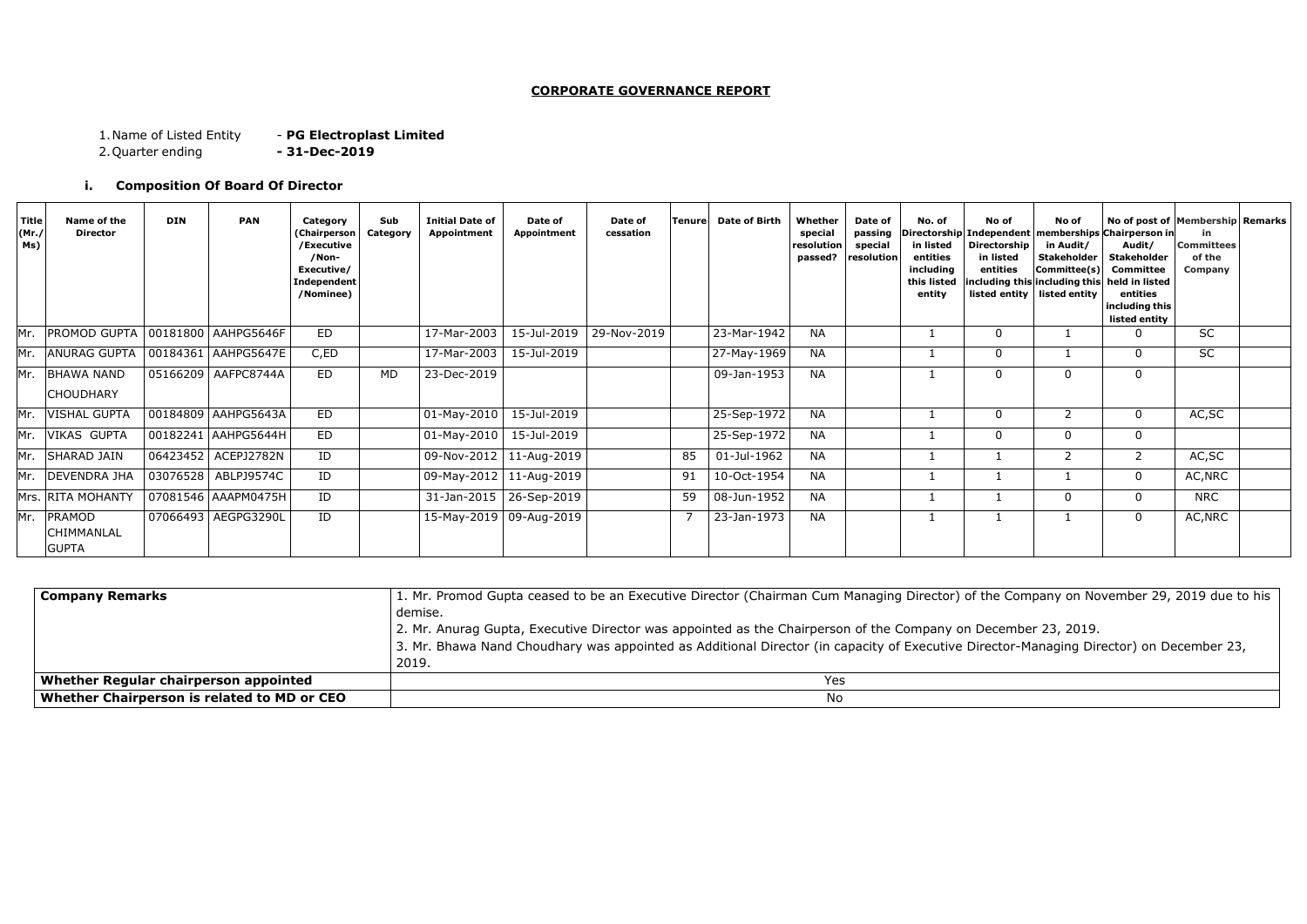# **ii. Composition of Committees**

### **a. Audit Committee**

| Sr. | <b>Name of the Director</b> | <b>Category</b> | <b>Chairperson/Membership</b> | <b>Appointment Date</b> | <b>Cessation Date</b> |
|-----|-----------------------------|-----------------|-------------------------------|-------------------------|-----------------------|
| No. |                             |                 |                               |                         |                       |
|     | <b>SHARAD JAIN</b>          |                 | Chairperson                   | 07-Jan-2013             |                       |
|     | DEVENDRA JHA                |                 | Member                        | 02-May-2012             |                       |
|     | PRAMOD CHIMMANLAL GUPTA     |                 | Member                        | 11-Aug-2019             |                       |
|     | <b>VISHAL GUPTA</b>         | ED              | Member                        | 12-Aug-2010             |                       |

| <b>Company Remarks</b>                  |                            |
|-----------------------------------------|----------------------------|
| Whether Permanent chairperson appointed | $\mathsf{v}_{\mathsf{ac}}$ |

# **b. Stakeholders Relationship Committee**

| Sr. | <b>Name of the Director</b> | Category | <b>Chairperson/Membership</b> | <b>Appointment Date</b> | <b>Cessation Date</b> |
|-----|-----------------------------|----------|-------------------------------|-------------------------|-----------------------|
| No. |                             |          |                               |                         |                       |
|     | SHARAD JAIN                 | ID       | Chairperson                   | 07-Jan-2013             |                       |
|     | PROMOD GUPTA                | ED       | Member                        | 12-Aug-2010             | 29-Nov-2019           |
|     | l VISHAL GUPTA              | ED       | Member                        | 12-Aug-2010             |                       |
|     | ANURAG GUPTA                | C.ED     | Member                        | 23-Dec-2019             |                       |

| <b>Company Remarks</b>                         |     |
|------------------------------------------------|-----|
| <b>Whether Permanent chairperson appointed</b> | Ye. |

# **c. Risk Management Committee**

| Sr. | Director<br>wame or the | .<br><i>Jategory</i> | ' Membership<br>ırneı | Appointment Date |  |
|-----|-------------------------|----------------------|-----------------------|------------------|--|
| No. |                         |                      |                       |                  |  |

| ' Company<br>' Remarks                          |  |
|-------------------------------------------------|--|
| Whether<br>t chairperson appointed<br>Permanent |  |

| tment Date | <b>Cessation Date</b> |
|------------|-----------------------|
|            |                       |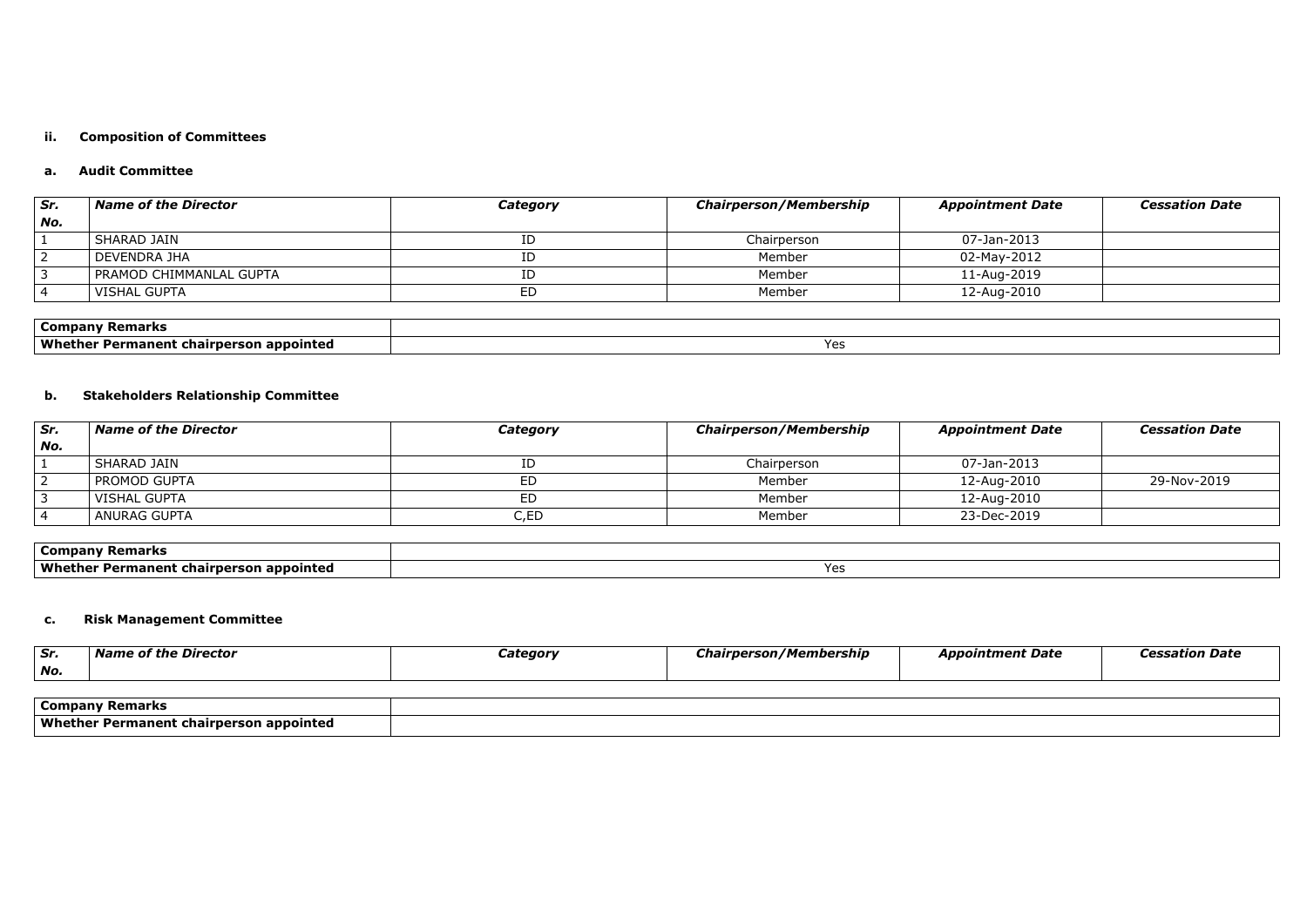#### **d. Nomination and Remuneration Committee**

| Sr.    | Name of the Director    | Category | <b>Chairperson/Membership</b> | <b>Appointment Date</b> | <b>Cessation Date</b> |
|--------|-------------------------|----------|-------------------------------|-------------------------|-----------------------|
| $N$ o. |                         |          |                               |                         |                       |
|        | DEVENDRA JHA            |          | Chairperson                   | 07-Jan-2013             |                       |
|        | PRAMOD CHIMMANLAL GUPTA |          | Member                        | 11-Aug-2019             |                       |
|        | RITA MOHANTY            | ID       | Member                        | 31-Jan-2015             |                       |

| Company<br>Remarks                                                    |               |
|-----------------------------------------------------------------------|---------------|
| Whe<br>------<br>chairperson<br>appointed<br><b>Permanent</b><br>…ner | $\sim$<br>د ب |

# iii. **Meeting of Board of Directors**

| Date(s) of Meeting (if any) in the previous quarter | Date(s) of Meeting (if any) in the | Whether requirement of | <b>Number of Directors</b> | <b>Number of Independent</b> |
|-----------------------------------------------------|------------------------------------|------------------------|----------------------------|------------------------------|
|                                                     | relevant quarter                   | <b>Ouorum</b> met      | present                    | <b>Directors present</b>     |
| 10-Aug-2019                                         | 14-Nov-2019                        | <b>Yes</b>             |                            |                              |
|                                                     |                                    |                        |                            |                              |

| <b>Company Remarks</b>                             |  |
|----------------------------------------------------|--|
| Maximum gap between any two consecutive (in number |  |
| of days)                                           |  |

### iv. **Meeting of Committees**

| <b>Name of the Committee</b>        | Date(s) of meeting during of  | Date(s) of meeting of the | Whether requirement of | <b>Number of Directors</b> | Number of independent |
|-------------------------------------|-------------------------------|---------------------------|------------------------|----------------------------|-----------------------|
|                                     | the committee in the previous | committee in the relevant | Quorum met (Yes/No)    | present                    | directors present     |
|                                     | quarter                       | quarter                   |                        |                            |                       |
| <b>Audit Committee</b>              | 10-Aug-2019                   |                           | Yes                    |                            |                       |
| <b>Audit Committee</b>              |                               | 14-Nov-2019               | Yes                    |                            |                       |
| <b>Audit Committee</b>              |                               | 23-Dec-2019               | Yes                    |                            |                       |
| Stakeholders Relationship Committee | 10-Aug-2019                   |                           | Yes                    |                            |                       |
| Stakeholders Relationship Committee |                               | 14-Nov-2019               | Yes                    |                            |                       |
| Nomination & Remuneration           |                               | 14-Nov-2019               | Yes                    |                            |                       |
| Committee                           |                               |                           |                        |                            |                       |
| Nomination & Remuneration           |                               | 23-Dec-2019               | Yes                    |                            |                       |
| Committee                           |                               |                           |                        |                            |                       |

| : Remarks<br>Company '                                                           |  |
|----------------------------------------------------------------------------------|--|
| Maxi<br>number<br>consecutive `<br>aap<br>between anv<br>l In<br>two<br>aximum c |  |

| ○ 1999年1月19日,1999年1月1日,1999年1月1日,1999年1月1日,1999年1月1日,1999年1月1日,1999年1月1日,1999年1月1 |  |  |
|-----------------------------------------------------------------------------------|--|--|
|                                                                                   |  |  |
|                                                                                   |  |  |
|                                                                                   |  |  |
|                                                                                   |  |  |
|                                                                                   |  |  |
|                                                                                   |  |  |
|                                                                                   |  |  |
|                                                                                   |  |  |